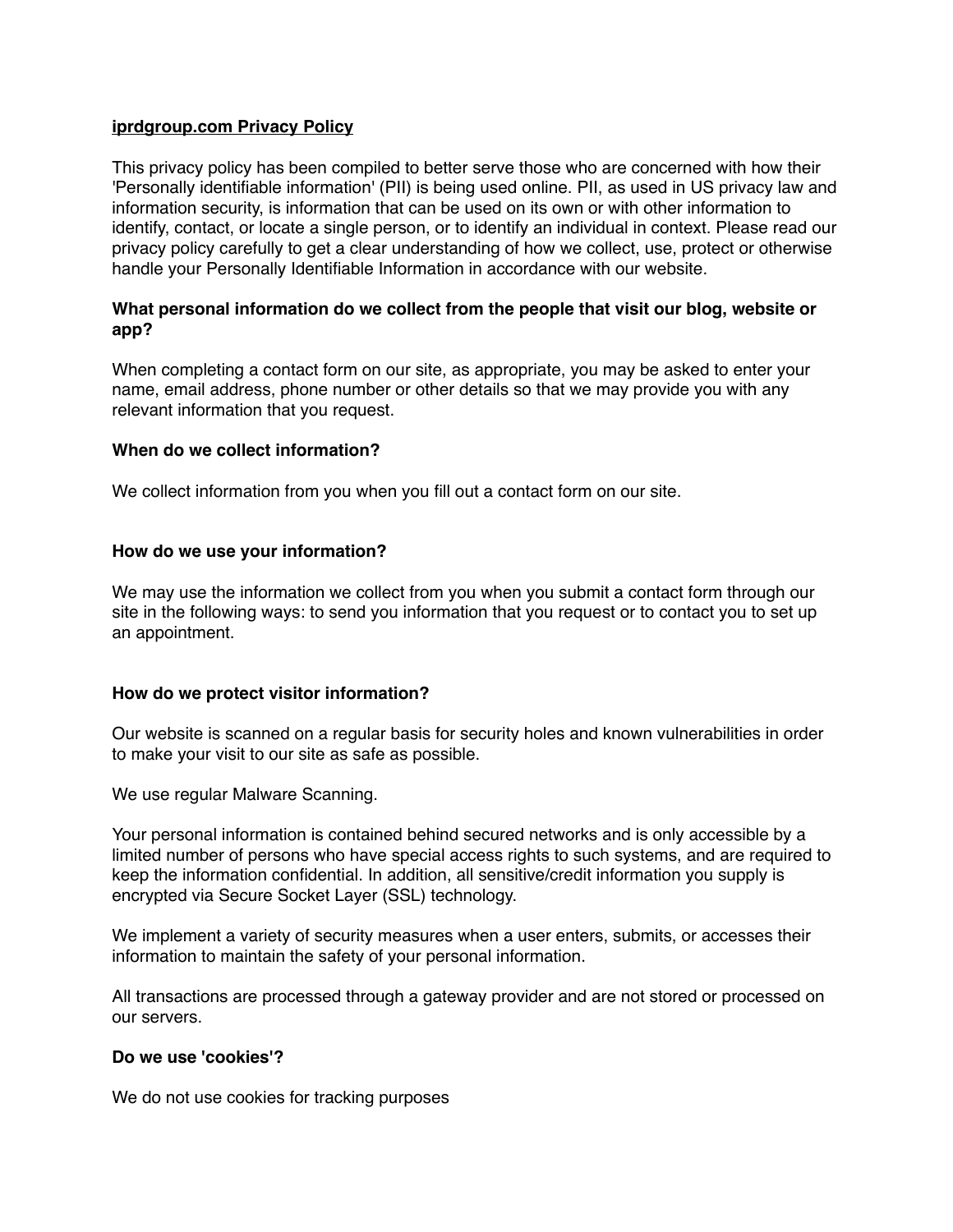You can choose to have your computer warn you each time a cookie is being sent, or you can choose to turn off all cookies. You do this through your browser (like Internet Explorer) settings. Each browser is a little different, so look at your browser's Help menu to learn the correct way to modify your cookies.

If you disable cookies off, some features will be disabled that make your site experience more efficient and some of our services will not function properly.

# **Third Party Disclosure**

We do not sell, trade, or otherwise transfer to outside parties your personally identifiable information.

# **Third party links**

We do not include or offer third party products or services on our website.

# **Google**

Google's advertising requirements can be summed up by Google's Advertising Principles. They are put in place to provide a positive experience for users. https://support.google.com/ adwordspolicy/answer/1316548?hl=en

We have not enabled Google AdSense on our site but we may do so in the future.

# **California Online Privacy Protection Act**

CalOPPA is the first state law in the nation to require commercial websites and online services to post a privacy policy. The law's reach stretches well beyond California to require a person or company in the United States (and conceivably the world) that operates websites collecting personally identifiable information from California consumers to post a conspicuous privacy policy on its website stating exactly the information being collected and those individuals with whom it is being shared, and to comply with this policy. - See more at: http://consumercal.org/ california-online-privacy-protection-act-caloppa/#sthash.0FdRbT51.dpuf

According to CalOPPA we agree to the following:

Users can visit our site anonymously

Once this privacy policy is created, we will add a link to it on our home page, or as a minimum on the first significant page after entering our website.

Our Privacy Policy link includes the word 'Privacy', and can be easily be found on the page specified above.

Users will be notified of any privacy policy changes:

• On our Privacy Policy Page

Users are able to change their personal information:

• By emailing us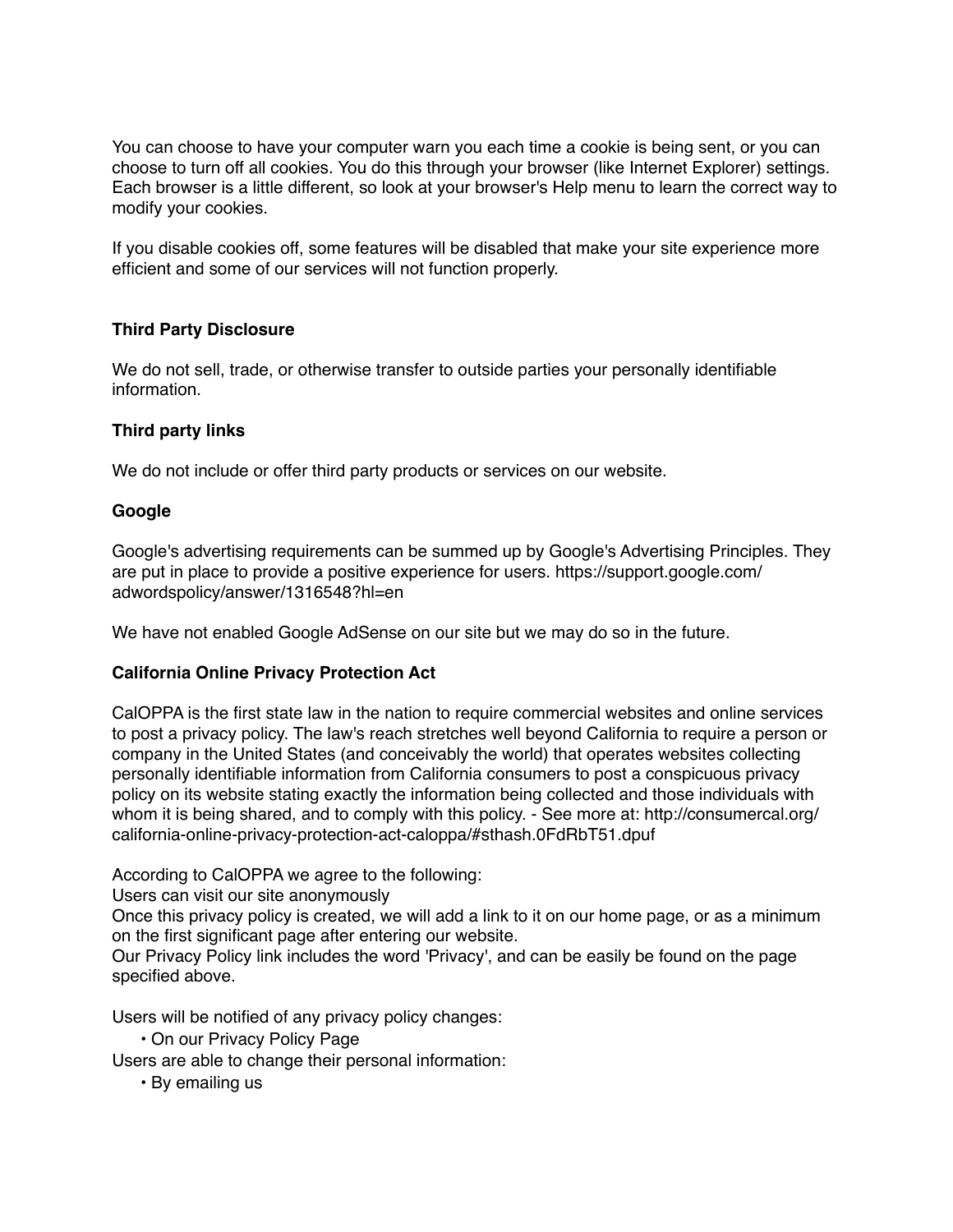### **How does our site handle do-not-track signals?**

We honor do-not-track signals and do not track, plant cookies, or use advertising when a Do Not Track (DNT) browser mechanism is in place.

### **Does our site allow third party behavioral tracking?**

It's also important to note that we do not allow third party behavioral tracking

# **COPPA (Children Online Privacy Protection Act)**

When it comes to the collection of personal information from children under 13, the Children's Online Privacy Protection Act (COPPA) puts parents in control. The Federal Trade Commission, the nation's consumer protection agency, enforces the COPPA Rule, which spells out what operators of websites and online services must do to protect children's privacy and safety online.

We do not specifically market to children under 13.

# **Fair Information Practices**

The Fair Information Practices Principles form the backbone of privacy law in the United States and the concepts they include have played a significant role in the development of data protection laws around the globe. Understanding the Fair Information Practice Principles and how they should be implemented is critical to comply with the various privacy laws that protect personal information.

In order to be in line with Fair Information Practices we will take the following responsive action, should a data breach occur:

We will notify the users via email

• Within 1 business day

We also agree to the individual redress principle, which requires that individuals have a right to pursue legally enforceable rights against data collectors and processors who fail to adhere to the law. This principle requires not only that individuals have enforceable rights against data users, but also that individuals have recourse to courts or a government agency to investigate and/or prosecute non-compliance by data processors.

### **CAN-SPAM Act**

The CAN-SPAM Act is a law that sets the rules for commercial email, establishes requirements for commercial messages, gives recipients the right to have emails stopped from being sent to them, and spells out tough penalties for violations.

We collect your email address in order to: provide you with information about our company that you have requested

### **To be in accordance with CANSPAM we agree to the following:**

If at any time you would like to unsubscribe from receiving future emails, you can email us at [info@iprdgroup.com](mailto:info@iprdgroup.com) and we will promptly remove you from ALL correspondence.